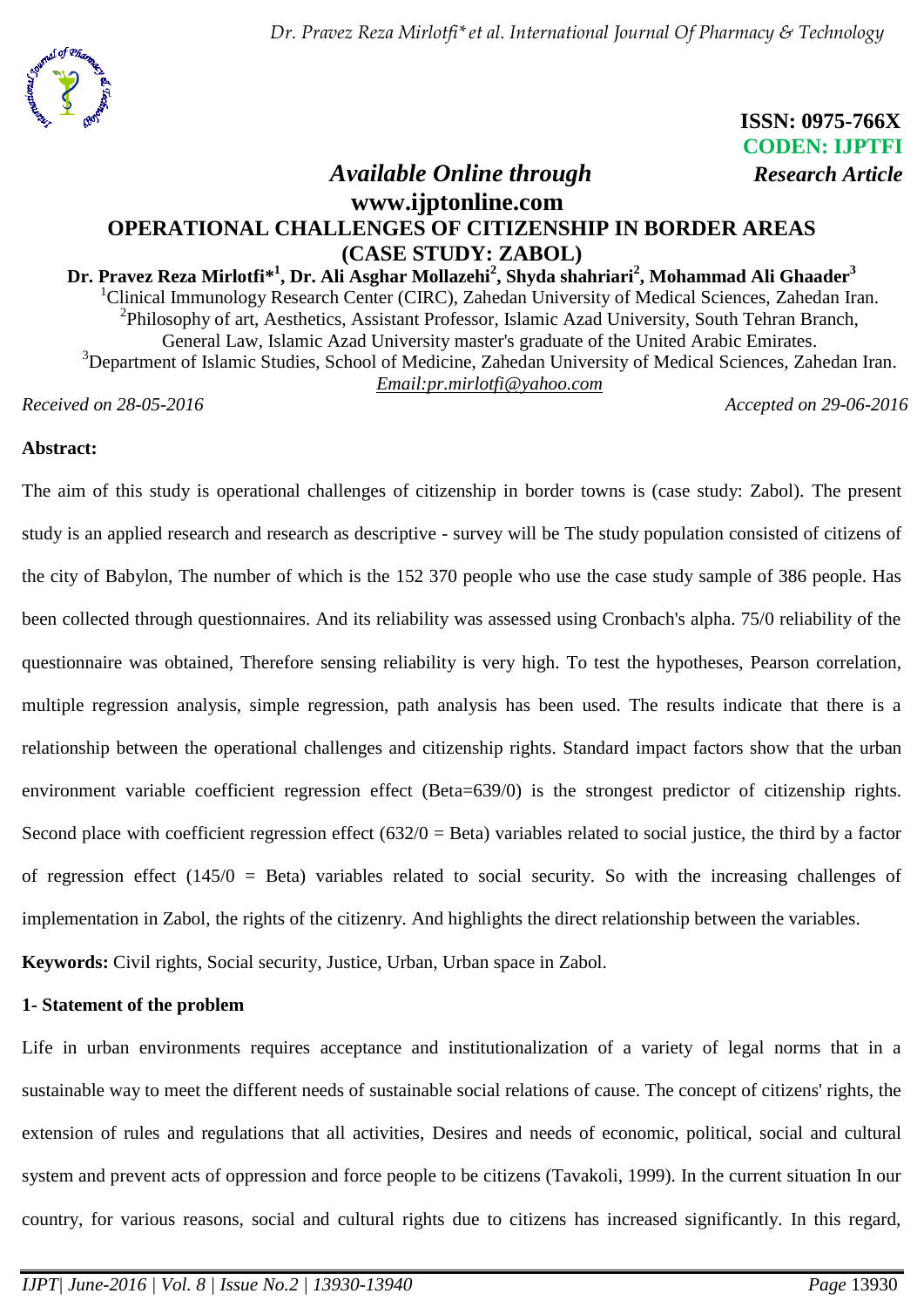freedom of association, political participation, involvement in social and political self-determination of citizens' rights will be considered the same basis (Mousavi) These rights include civil, political, social and individual rights, that among these natural rights, minimum standards for the enjoyment of economic, security, social security and health are the most important (Spyany, 1386: 85) . The results of a study recently conducted in this case shows that Americans in the San Francisco Public Information General information relative to ten times higher than residents, Jakarta, Indonesia. However, the level of education show a direct relationship (Webber, 1997: 87). Therefore, it can be easily found on such policy issues, public awareness programs and legal regulations in a vacuum, there would be no significant results and, The disorder in the management of their cities and citizens will face serious problems. Iran and neighboring countries unsafe, the public security situation caused by problems inthese areas is resident. This challenges for the implementation and observance of the rights of these residents will have and will preclude the possibility of vindication of his rights. On the other hand flaming anti-religious and religious differences led to some difficulties in the realization of the ideal situation is for the enjoyment and demanding full citizenship rights According to the survey stated that the challenges law enforcement response to the question of citizenship in border areas (Zabul) What?

#### **2-Importance and necessity of research**

Do any research of this view can increase the reserves of human knowledge and human resources necessary Science finds two strongly. Today, all organizations that deliver services to people somehow are trying to offer the best service of quality and quantity, Respect people's rights and the protection of civil rights by the relevant devices (Fathy, 1390). This part of Na¬Amnyshan in border cities and overseas are related to external factors, the more urgent (Ghaedi, 1385). Zabul Due to the strategic location and because of the proximity to the eastern borders of the small urban security Is located. There are no spaces in the city since the Civil Defense. As a result, citizens' rights are not respected in this town are good. The aim of this paper is to investigate the operational challenges of citizenship in border areas (Zabul) to study the issue.

#### **3-Research history**

Abzari (1381) study approaches increase the effectiveness of citizenship education and educate the public about the rights of its citizens, The study showed that the new measure of citizenship training to familiarize people with the rights of citizens. High (1381) study as ways to familiarize people with the rights and institutionalizing civic rights and duties of a good citizen should indicate that the Adolescents and young people should be taught and civil society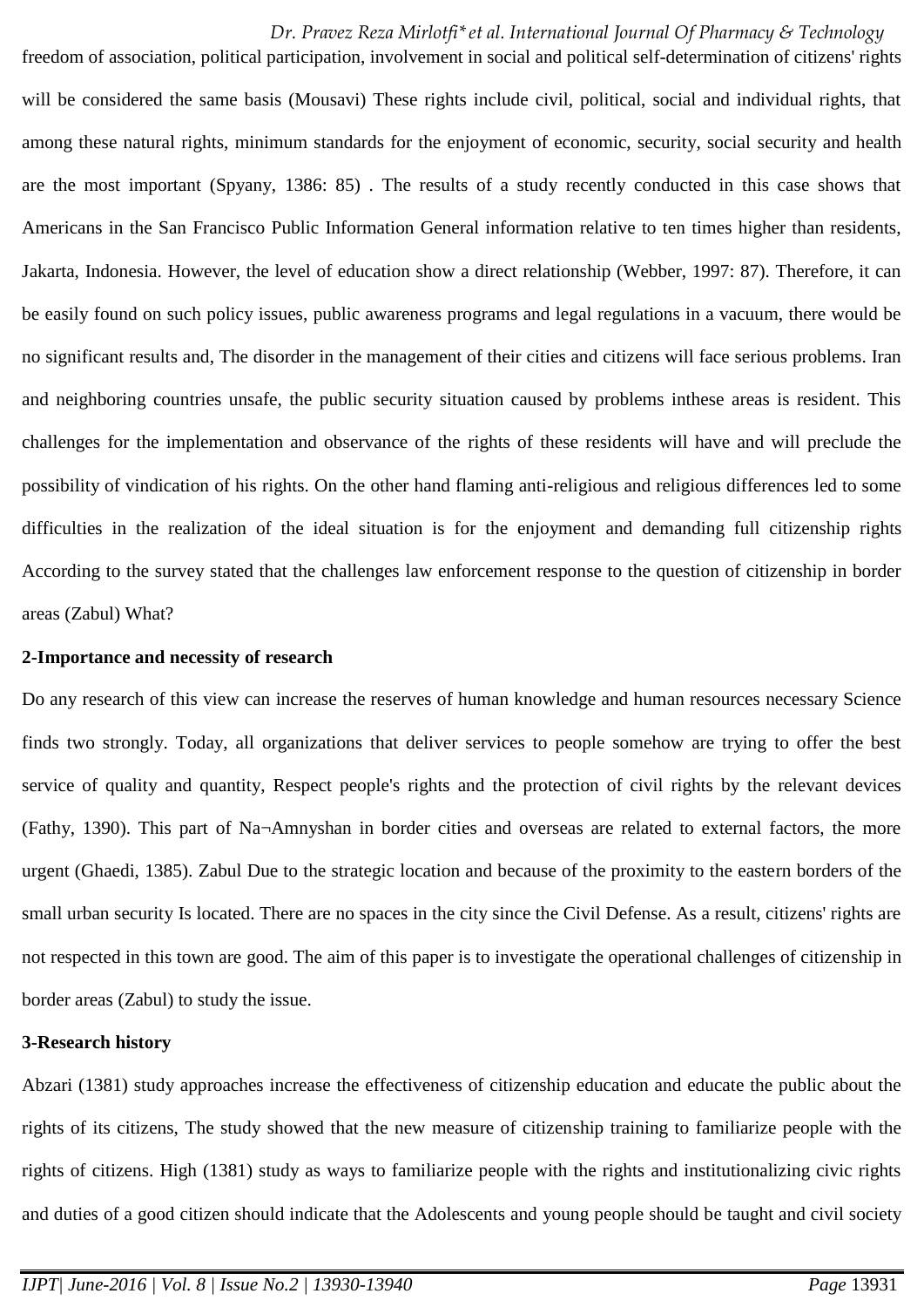to institutionalize informal learning and indirect recognition of the rights and duties of citizens in needs. Saberi (1381) after doing research on ways to increase the effectiveness of citizenship education as that one of the decisive and important component in the development of Developed countries, especially public education is the basic subject teaching. Judge (1381) in their study As strategies for the institutionalization of citizenship culture in Iranian social construction experts to the conclusion that targeted training Through the schools at different levels appropriate for the institutionalization of the culture of its citizens. Mohammadi (1391) study titled measure the level of public awareness to civil rights, urban regulations, including important factors to achieve sustainable and desirable cityRaising public awareness of citizens in all fields of civil rights and municipal laws. The paper aims to inform the public understanding of civil rights and municipal laws and increase the effectiveness of future actions. Using field studies comparative study among people aged 20 to 35 in the first four cities The province has paid. Analytical and descriptive methods that have been used. The findings show **SPSS** software knowledge about civil rights in the population studied is very limited. On the other hand these indicators Bajnsyt and Tghyyratsny citizens Therefore Tasyrgzarnmy index is significantly related to the level of university education. Friday prayer (1391), the Civil Rights Organizations operating in Iran With a sample in the city of Arak. This study combined methods include: survey, documental and field. The most important questionnaire is closed, although the method of interview, , Individual closed and non-participatory observation and note-taking has also been used. The sample of 90 employees of organizations Executive Arak, and disproportionate stratified random sampling method has been implemented. The findings show that citizen participation and accountability of implementing agencies in the city are low. Economic security and intellectual Employees feel very unsatisfactory and shortcomings of equal respect is evident in organizations. While mental responsibility Employees Some high administrative organizations. Tpzyry charge in the discussion, the findings suggest that mental health and safety responsibility effect. Although participation is a sense of responsibility. In the context of accountability, The role of patriarchy index more experienced. Indices of citizenship, such as a chain connected and defects in one can cause problems and limitations in other sectors and among Variables civil rights, requires the participation of prominent citizens and their staff need to feel. Spyany (1386) study as a way of familiarizing students with high school did. Familiarizing students with rights of citizenship education and citizenship, the right context for good citizenship, restore order and security in society, increasing civic participation of individuals, Respect the rights of other citizens and promote virtue, provides urban society and culture, ideas and information to raise people. The aim of this study was to examine ways to familiarize high school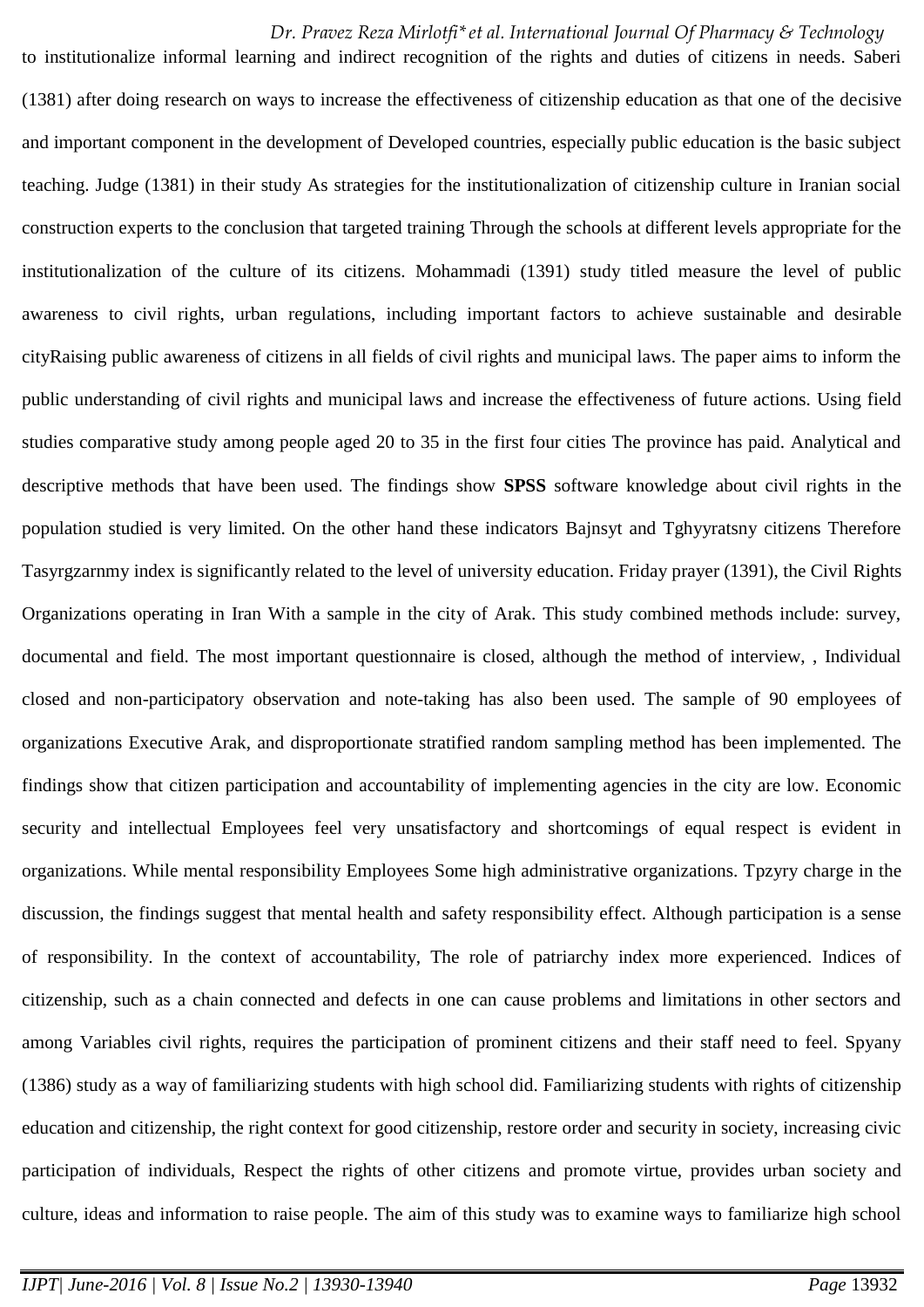students with civic rights. By comparing a variety of effective education to educate students revealed that a total of citizenship rights according to gender and educational foundation The greatest impact has been economic education. Gldnsvn and Han (1978) in their studies in Western countries concluded that if citizens' rights are properly trained, potential adopters and the social and political interaction in society Which will increase the training necessary to be included in the curriculum of schools. Bella (1991) concluded that citizenship education involves individual interests, Shhrvndynbayd training for teachers and parents is considered controversial subject. Etzioni studies (1998-1991) showed that citizenship education. The community is very important. Children these as the citizens should be trained in such a way that the community participate, become familiar with their rights and their duties towards the society. Down Havre (1996) in their study argues, a significant aspect of citizenship education services to the community that the community will have to create a sense of civic responsibility and social participation of the citizens. Lbayr (1998) during his study in American high schools came to the conclusion that a lot of young people addicted to the outside world feel cuts and no need. They believe it is essential that students learn as much civic education is learning to live. The development of education means empowerment judgments, shaping the beliefs and values of the society in order. Studies Arthur and Bailey (2000) showed that citizenship education for Basic education and related ethical point of the uprising efforts and training Peru's growth and policy. According to them, citizenship education and preparation to establish commitment to accountability, capacity strengthening political literacy encompasses people. Middleton Studies (2003) showed that citizens need to learn the skills necessary for citizens that these commitments are: the ability to dialogue, financial planning, proper selection, use skills of mass media

#### **4-The theoretical framework of research**

School is the school of sociology in the study and interpretation of survey methods and quantitative along with qualitative methods and field we have used. But since most are deemed review and withdrawal of citizenship rights are societal challenges; In the present study, the views of the school to vote and theories of micro and macro projects that are interdisciplinary experts structuralism we have been chosen: Greek police Vdvlt- citizenship roots to the city or town goes back to ancient Rome. At that time, citizens in the sense of membership in a political community And a means to a category of rights, including the right to a job or position and the right to petition and access to citizenship in the police courts

Greek political participation in city affairs or police activity was mixed. With the expansion of the Roman Empire, due to the vastness of the land and the possible lack of direct participation in the government, The concept of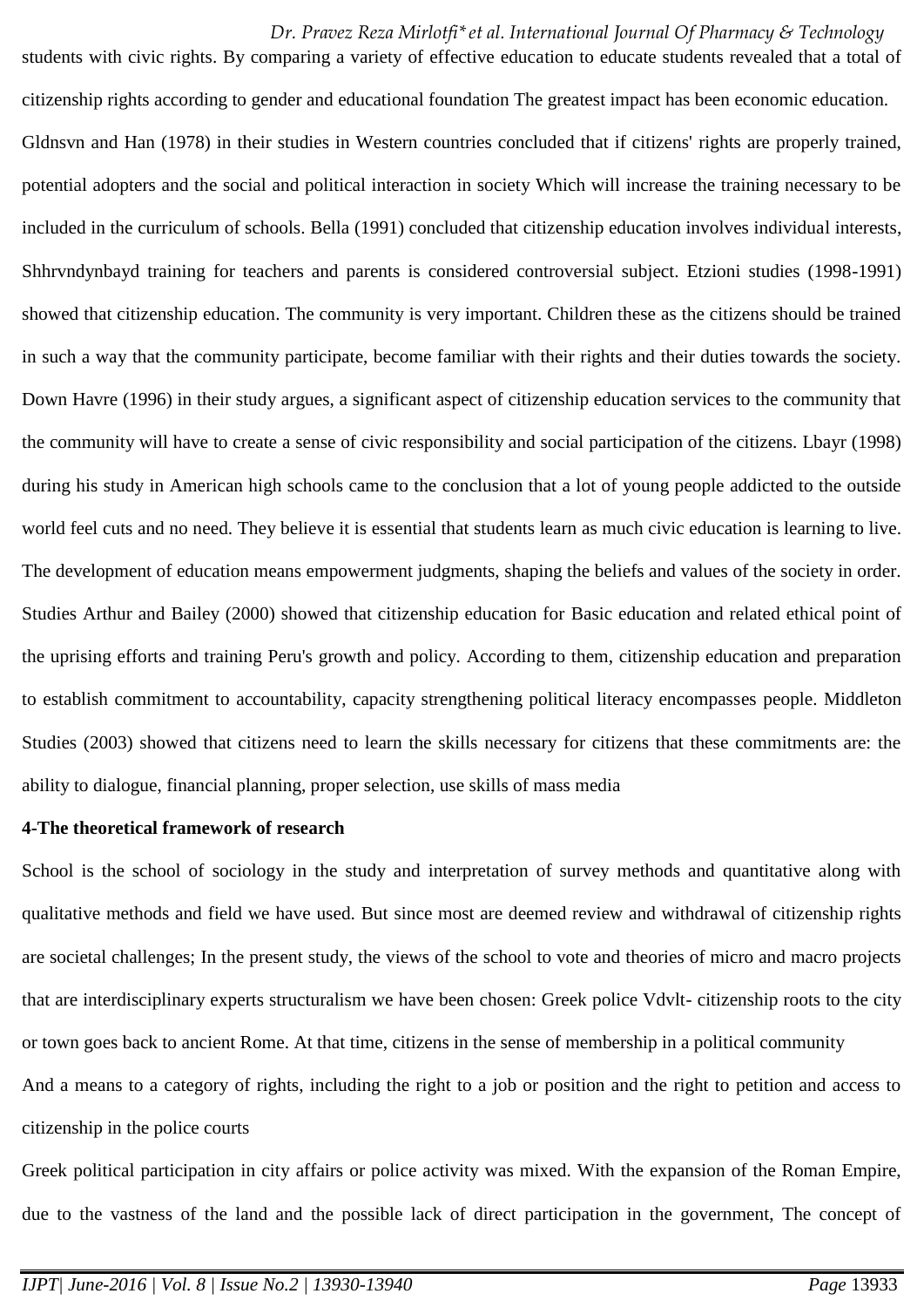citizenship has lost touch with political participation and the right to a judicial or judicial process became protected (Falks, 1386: 103). (Foster, 1380: 50). Free State Premier of the State bound knows and in his opinion this state if it can be established that people have of virtue; In other words, Machiavelli, virtue and necessity of citizen knows. Jean body citizenship (1530 to 1596 BC) an inclusive and equal dignity is not political in the sense that, first of all members of society are not considered citizens. Second, those who are recognized as citizens, not only equal before the law, but their enjoyment of the rights and benefits and Body of citizenship can be discussed women's rights, men's rights, civic rights and duties of citizens of noble men, Duties of Citizens whisper and spoke ... (Aaron,: 1377: 93). His hypothesis is that the Republic all citizens should be equal and alike of prosperity and social privilege and has been Gives the equality of every citizen to devote himself to do great things and to serve the citizens and the citizens of this work feel Khvshb In this study, the hypothesis that social justice and equality among the citizens of a community of this theory is used. In the new era of citizen have to examine the experts, including Marshall, Brian Turner, Zhanvsky and Falks. The most prominent interpretation of the term citizen can be found in the works of Marshall (1996). The importance of Marshall's career is that he's trying addition to the duties and obligations of citizenship rights (Razavi, 1388). Brian Turner believes that instead of defining a framework of rights and obligations of citizenship, better and more valuable to imagine it as a process. Turner knows citizenship involves two processes 1. The process of having two.2- Exclusion process: the process of enjoyment through the reallocation of resources, thereby achieving community resources and facilities to the citizens and the exclusion process by building a common identity, deprives others of the benefits of citizenship (Mohseni, 1388).

#### **4-Hypotheses:**

## A) General hypothesis:

The operational challenges of citizenship in border areas, there is a significant relationship.

B) Sub-hypotheses:

Between social security (physical, financial, intellectual, collective) and civil rights there is a significant relationship. There is a significant relationship between social justice and citizenship. There is a significant relationship between urban space and citizenship rights.

**Types and methods of investigation:** This study is useful because the purpose of applied research Development of practical knowledge in specific underlying or otherwise applied research directed towards practical application of knowledge. The application of this research specifically studied for all the citizens of Zabil<sup>1.</sup>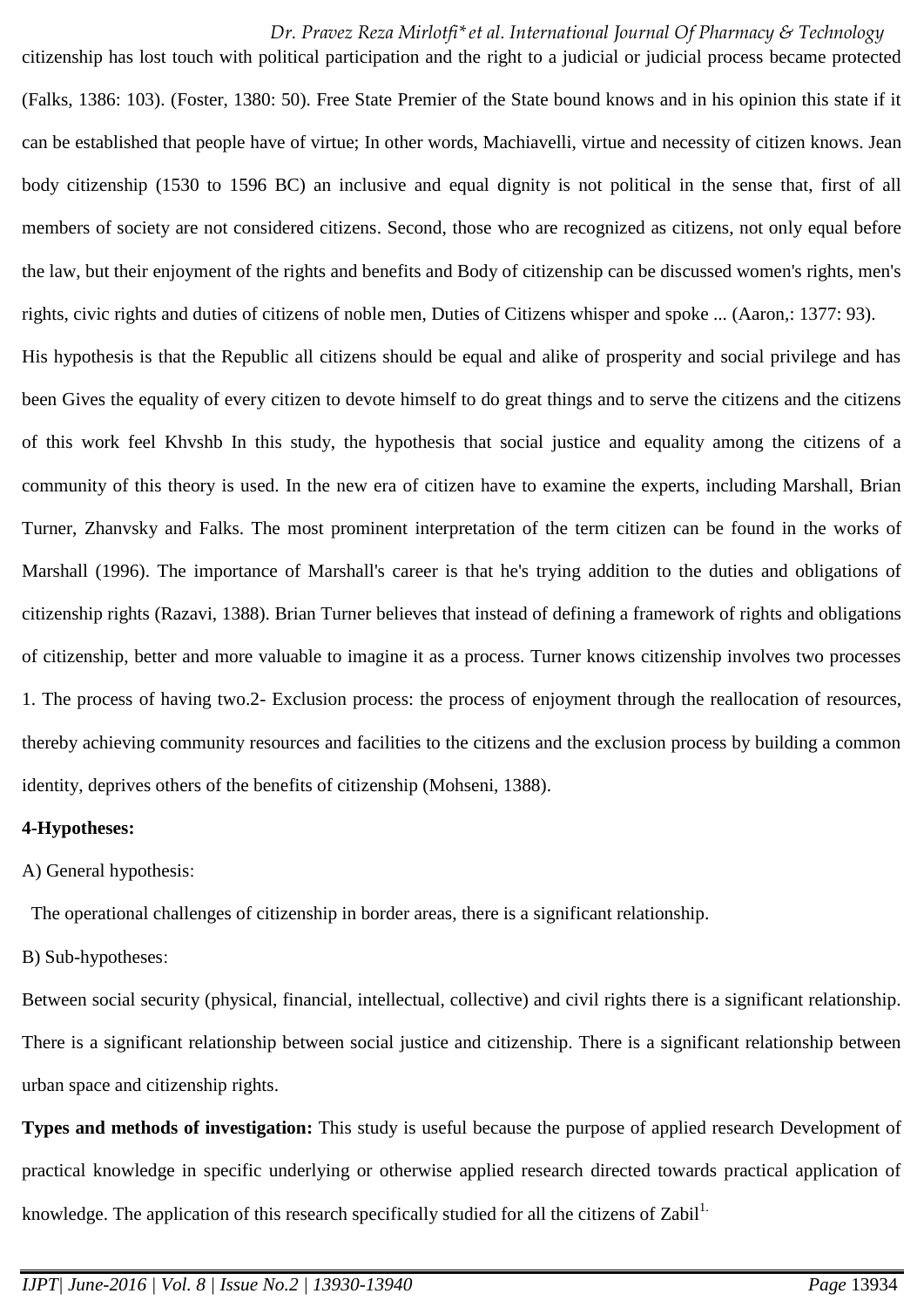This study was descriptive in terms of gathering information. Descriptive research includes a set of methods that aim to describe the situation or phenomenon is studied. Run a descriptive research survey. The population of 152,370 people are expected to use Cochran, A total of 368 samples obtained statistically.

#### **Describe the demographic characteristics of the sample**

Gender-based charts and frequency tables, and 71.1 percent of female respondents and 29.9 percent of the respondents were male. In terms of age due to the prevalence observed in 40.2% of them were under 30 years of age, 29.9% aged 30 to 40 years, 29.9% Age 40 to 50 years. Due to the abundance observed in terms of educational status, 10.2 percent of respondents with low literate and high school education, 29.9 percent Education Diploma, 20.00 has a Bachelor's degree, 39.9% of respondents are highly educated with a bachelor's degree. In terms of marital status According to the observed frequency, we can see that 30.2% of single people and 69.8 percent are married. 20.3% of employees in terms of employment, 19.2% of self-employed, 30.2 percent of students, 10.1% were unemployed, 20.1% are housewives.

#### **5-Hypotheses**

## **The correlation between operational challenges to citizenship rights.**

To test the relationship between operational challenges with civil rights Pearson's correlation coefficient was used. The data obtained from this study indicate that the relationship between these two variables, because a significant level of less than 01/0 is obtained.

There is a relationship. But Correlation coefficient (570/0) indicate a strong correlation between the two variables.

**Table 1: Correlation between the operational challenges of citizenship.**

| Descriptive statistics, independent and dependent variables |         |                    |     |
|-------------------------------------------------------------|---------|--------------------|-----|
|                                                             | Average | Standard deviation | N   |
| Operational<br>challenges                                   | 53.3505 | 7.68851            | 368 |
| Citizenship rights                                          | 40.8804 | 7.26882            | 368 |
| $\text{Sig}=0/000$                                          |         | $R = 0/570$        |     |

The correlation between social security (physical, financial, intellectual, group) on citizenship rights

The data obtained from this study indicate that the relationship between these two variables, because the correlation

between the two variables is 158/0. The relationship is fragile and the surface  $(002/0 \text{ Sig} =)$  is significant.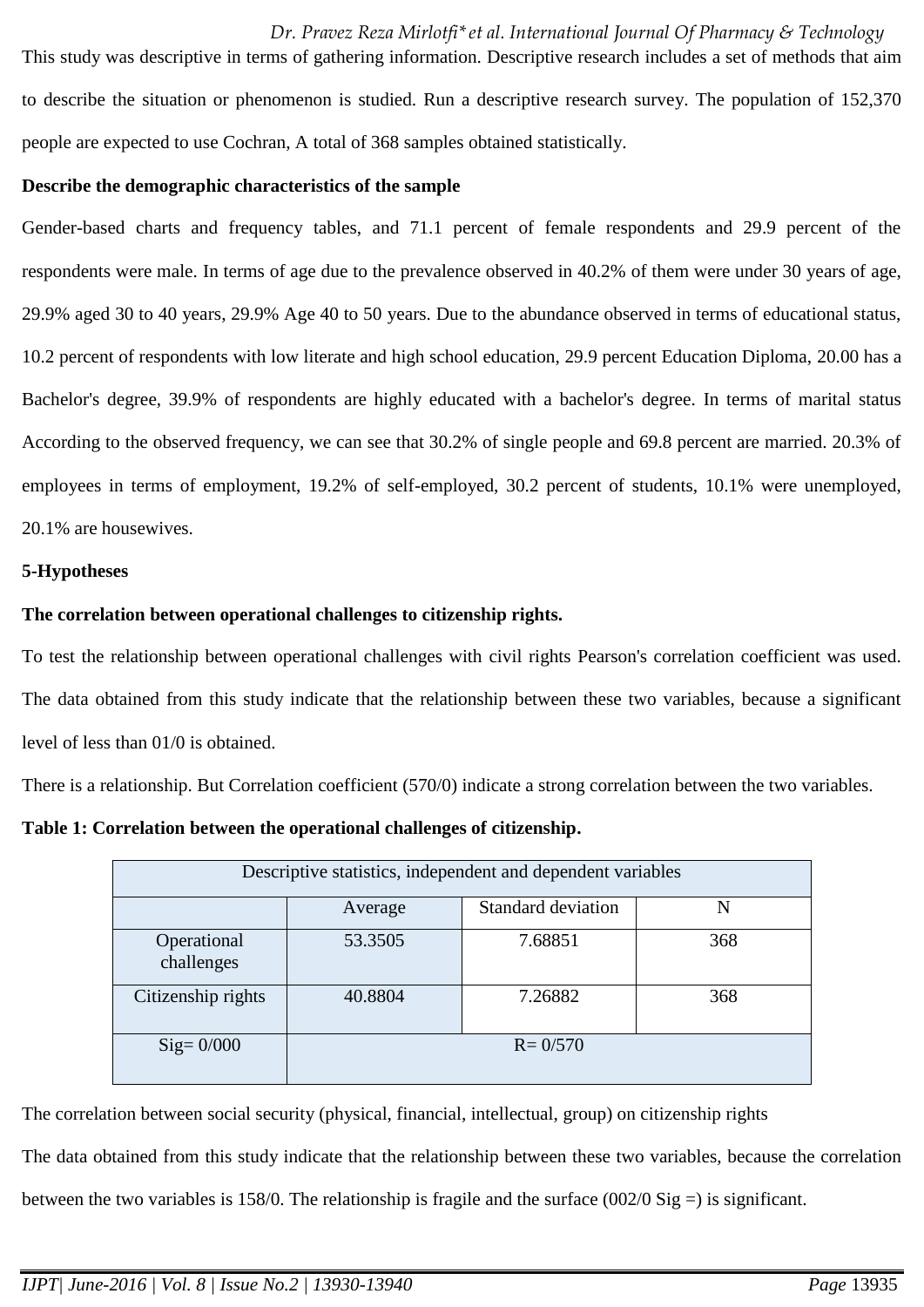This relationship shows or social security (physical, financial, intellectual, group) rights of citizenship are also

increasing.

## **Table 2: Correlation between social security and civil rights.**

| Social Security                 |       |             | independent variable                 |
|---------------------------------|-------|-------------|--------------------------------------|
| number of samples<br>meaningful |       | Correlation | The dependent<br>variable dimensions |
| 368                             | 0/002 | 0/158       | Citizenship rights                   |

## **6-Correlation between social justice and civil rights**

The data obtained from this study indicate that the relationship between these two variables, because the correlation between the two variables is 241/0. The positive correlation intensity is moderate. Vdrsth  $(000/0 \text{ Sig} = )$  is significant. This relationship shows or increased social justice, civil rights increases.

## **Table 3: Correlation between social justice and civil rights.**

| social justice    |            |             | independent variable |
|-------------------|------------|-------------|----------------------|
| number of samples | meaningful | Correlation | The dependent        |
|                   |            |             | variable dimensions  |
| 368               | 000        | 0/241       | Citizenship rights   |

## **7-The correlation between urban space and citizenship**

The data obtained from this study indicate that the relationship between these two variables, because the correlation between the two variables is 378/0. The positive correlation between severity of moderate to high. And the level  $(000/0$  Sig = is significant.

## **Table4: Correlation between urban space and citizenship.**

| urban space       |            |             | independent variable |
|-------------------|------------|-------------|----------------------|
| number of samples | meaningful | Correlation | The dependent        |
|                   |            |             | variable dimensions  |
| 368               | 000        | 0/378       | Citizenship rights   |

## **8-Multiple regression analysis**

## **Table 5: Multiple regression analysis to explain the dependent variable (Shahvand rights).**

| The standard | Adjusted coefficient | The coefficient of | Correlation |
|--------------|----------------------|--------------------|-------------|
| deviation    | of determination     | determination      |             |
| 5072306      | 0/422                |                    | 0/653       |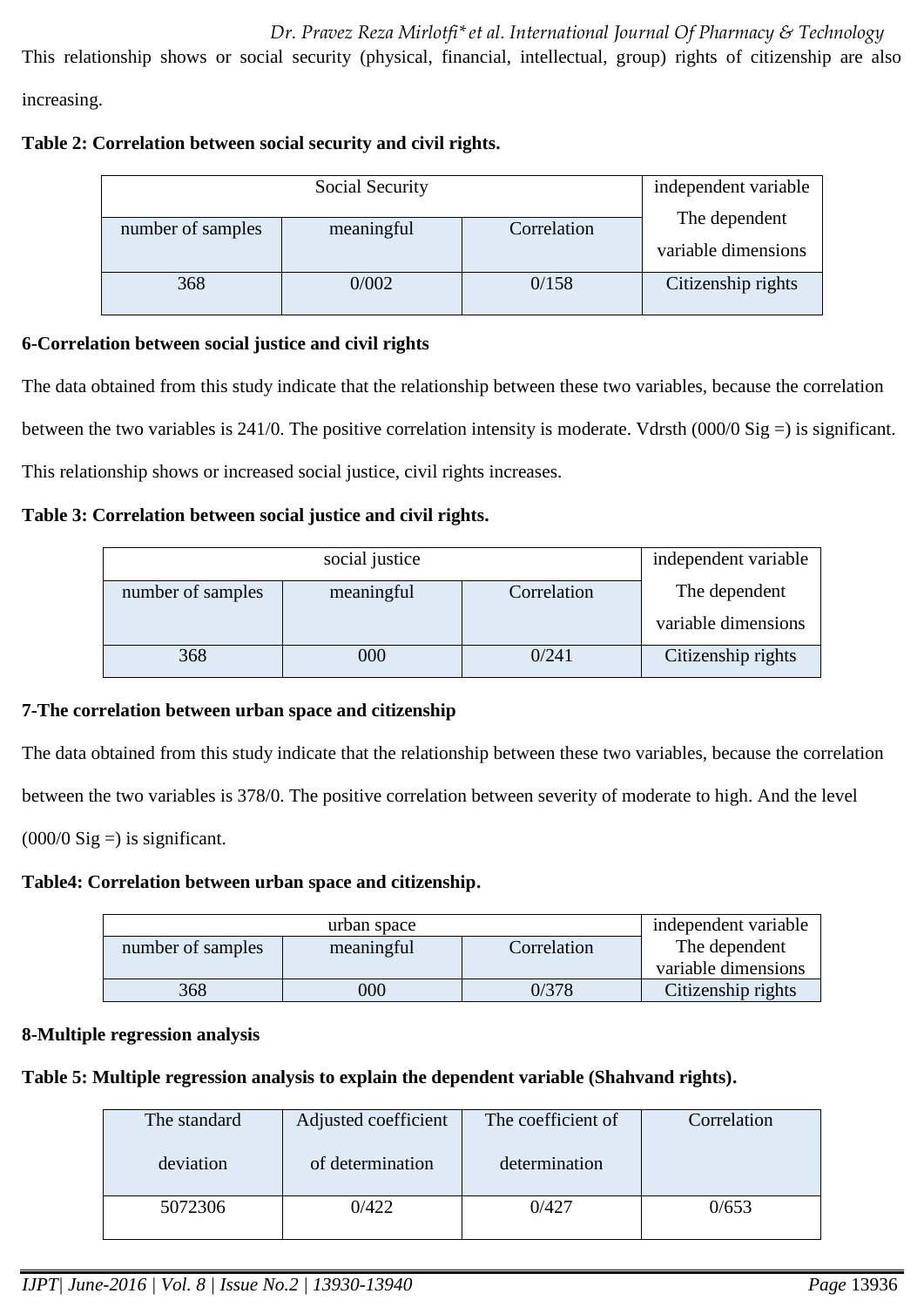The data table shows the correlation coefficient My¬Dhdk⋅h 653/0 is calculated, which indicates that the variable operational challenges, at the same time doesn Tqryba653 / 0 to citizenship rights are correlated. The coefficient of determination 422/0 equivalent adjustment is calculated, about 58 percent of Rights by Brrsychalsh operating variables (social security, social justice, urban space) described, and 47% The remaining observations from our study are due to external factors

## **9-Simple regression analysis**

**Table 6: Coefficients effect of the model of citizenship rights.**

| Sig.  | t      | <b>Beta</b> | $\mathbf b$ | variable               |
|-------|--------|-------------|-------------|------------------------|
| 0/025 | 2/247  | -           | 50341       | Fixed                  |
| 0/004 | 2/885  | 0/145       | 0/579       | <b>Social Security</b> |
| 000   | 11/753 | 0/632       | 0/292       | social justice         |
| 000   | 10/341 | 0/639       | 1/535       | urban space            |

Standard impact factors in the table above variables strongly influence on citizens' rights shows that according to the results, changing urban space with transition effects  $(639/0)$  = (Beta in the first place, social justice variables affecting  $(632/0 = Beta)$  in the second and variable social security and impact  $(145/0 = (Beta)$  ranked third.

## *10-Path analysis:*



## **Figure 1: Executive Analysis of the impact on civil rights challenge.**

The success of the civil rights of citizens executive function challenges. Urban space variable coefficient regression effect (639/0 = Beta) is the strongest predictor of civil rights Second place with coefficient regression effect (632/0 = (Beta related to social Mtghyrdalt, ranked third with impact factor regression  $(145/0)$  = (Beta relating to social security are variable.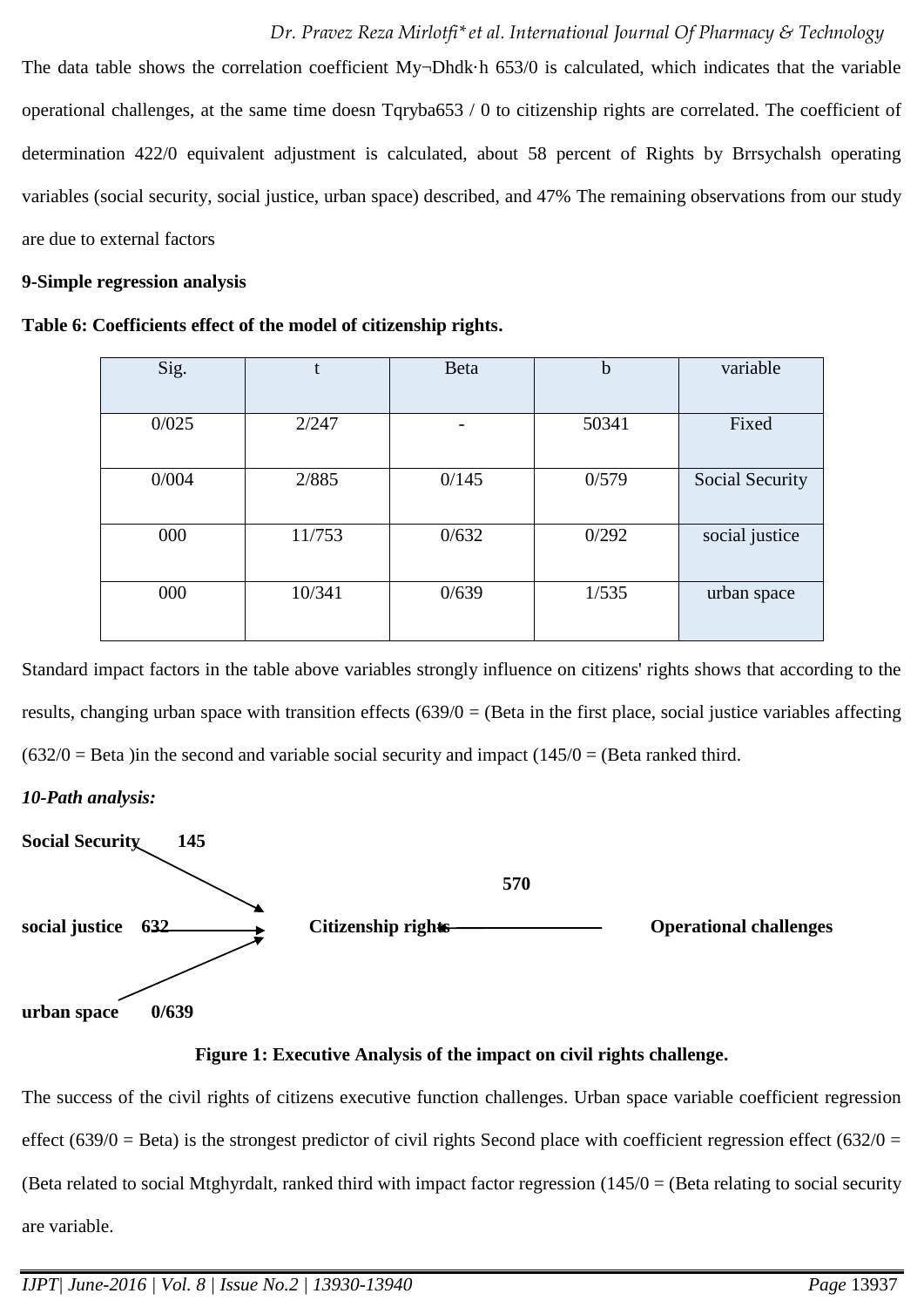This study examines the relationship between law enforcement challenges Shhrvndydr border towns (case study: Shhrzabl), explained that according to the data and analytics, research findings To approve or reject major and minor questions offered. The results largely confirmed previous research and literature in this field.

## *12-The conclusion of the main hypothesis*

## *The main hypothesis: the operational challenges of citizenship in border regions Mnadaryvjvddard relationship.*

According to the Pearson test taken from the relationship between the executive and civil rights challenges, significance level (0.000) can be obtained between the two variables are related, data from research Indicate that the relationship between these two variables, because less than  $05/0$  is achieved significance level (Sig = 0/000). This means that there is a correlation between tourism development and social security. But Correlation coefficient (570/0) Haky¬Az there is a strong correlation between the two variables.

## *Hypothesis 1 between social security (physical, financial, intellectual and groups) and there is a significant civil rights?*

In order to test this hypothesis, we used Pearson correlation coefficients to estimate the contribution of the independent variable (social security) depends on (civil rights) have used regression Standard impact factors indicates that the variable-coefficient regression effect  $(145/0)$  = Beta (predicting the rights of citizens. This Shows the relationship or social security, civil rights also increased.

## *Hypothesis 2. There is a significant relationship between financial security and the development of tourism?*

In order to test this hypothesis, we used Pearson correlation coefficients to estimate the contribution of the independent variable (social justice) dependent on (the civil rights we have by regression. Standard impact factors show The variable-coefficient regression effect  $(632/0)$  = (Beta predictor so by increasing the variable civil rights, civil rights proliferate also shows the direct relationship between the two variables.

## *Hypothesis 3. There is a significant relationship between urban space and citizenship rights?*

In order to test this hypothesis using Pearson's correlation coefficient Nmvdh¬Aym and to estimate the contribution of the independent variable (urban space) dependent on (civil rights) have used the regression coefficients show the impact of the existing standard The urban environment variable coefficient regression effect (639/0 = Beta) predictor of citizens' rights. So by increasing the variable, civil rights proliferate also shows the direct relationship between the two variables.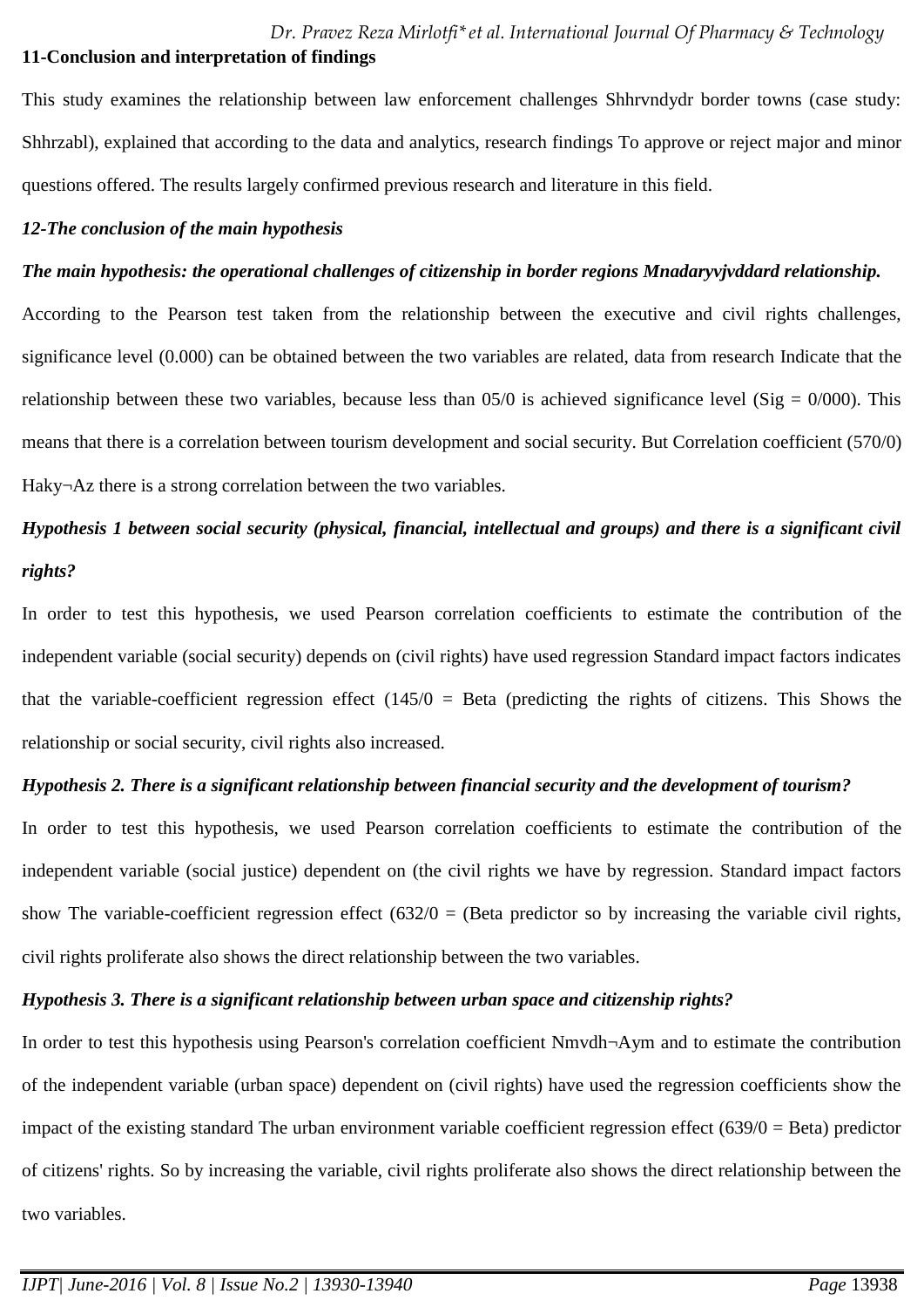We citizens need to achieve a double movement. A movement from top to bottom, the macro structure of the soseeking opportunities and partnerships. And move from bottom to top, the participation of citizens and social activities for the community in various fields, especially in the public arena We are. To this aim, which is what the original proposal raising public awareness of the rights of citizenship, provided Is promoting a culture of citizenship in the community. Product and carries the commitment and responsibility of citizenship and civic culture of the various elements of society(Governments, the private sphere and the public sphere) is. That is, members of civil society constitute the individuals and entities that have certain rights and obligations are.

- 1. The development and comprehensive planning awareness about the rights, responsibilities and identity of the citizen
- 2. Identify barriers comprehensive planning, resources and prioritization of needs in different groups of the Ministry of Education
- 3. And develop a comprehensive program to institutionalize the rights and duties of citizens in public and private areas of study and evaluation of And strengthen values such as universalism, ethics and civic participation to increase awareness and to become active citizens.

As well as other suggestions can be represented as follows:

Community members and having a purpose in life to be used. The main purpose programs

- Develop training programs on urban life and its supervisory duties of the city council and partners with institutions such as: education, Education and Higher Education, Department of Culture and Islamic Guidance in terms of short, medium and long term for the various segments, especially the youth and Toddlers and young children as future citizens and leaders of the city.
- Culture on the transfer of decision-making and decision-making to citizens by creating local assemblies and municipal laws and regulations improving the governance of cities devolution to town councils, districts and regions.
- Development of programs in the city and urban neighborhoods in order to increase and strengthen social capital among citizens.

## **References:**

1. Aron, Raymond, in 1990, an essential step in the process of thought in sociology, cultural and scientific publications.